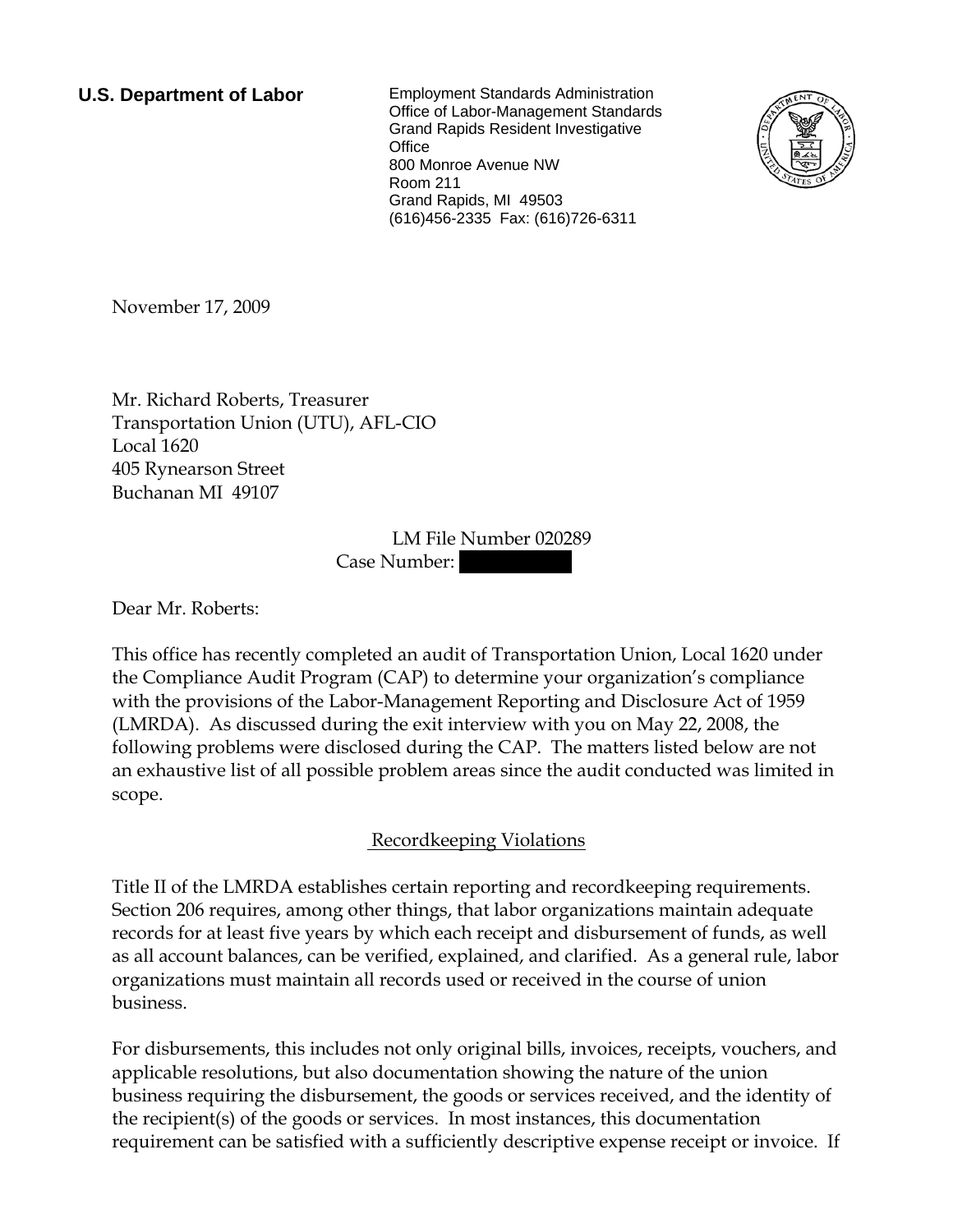Mr. Richard Roberts November 17, 2009 Page 2 of 3

an expense receipt is not sufficiently descriptive, a union officer or employee should write a note on it providing the additional information. For money it receives, the labor organization must keep at least one record showing the date, amount, purpose, and source of that money. The labor organization must also retain bank records for all accounts.

The audit of Local 1620's 2007 records revealed the following recordkeeping violation:

Local 1620 did not maintain, or have available, a bank statement from the Chase bank account for one (1) of the months (November - 2007) during the audit period. Although this and other bank records are generally available on request from the bank, all bank records should be carefully retained and maintained for easy retrieval at the official place where the organization's records are maintained. As we discussed, you may want to keep a monthly folder for each month in which you can retain all pertinent records for that month.

Based on your assurance that Local 1620 will retain adequate documentation in the future, OLMS will take no further enforcement action at this time regarding the above violation.

## Reporting Violations

The audit disclosed a violation of LMRDA Section 201(b), which requires labor organizations to file annual financial reports accurately disclosing their financial condition and operations. The report must be filed within 90 days after the end of the labor organization's fiscal year (12-month reporting period). The law does not authorize OLMS to grant an extension of time for filing reports. The report, in the matter of United Transportation Union, Local 1620, is the Labor Organization Annual Report, Form LM-3, which was due within 90 days of the end of your fiscal year. Local 1620 filed an LM-3 report for its fiscal year ending December 31, 2007, that was deficient.

The amount of 'cash' reflected in item 25(a) for January 1, 2007, did not accurately reflect the actaul amount of cash on deposit for the organization on that date. Historically, the 'ending cash' in item 25(b) on your LM-3 reports has not matched your 'beginning cash' in item 25(a) on the following year report. Item 25(a) should be the same figure from the previous year's item 25(b). If you have corrected an amount then the correction should be explained in the additional information schedule.